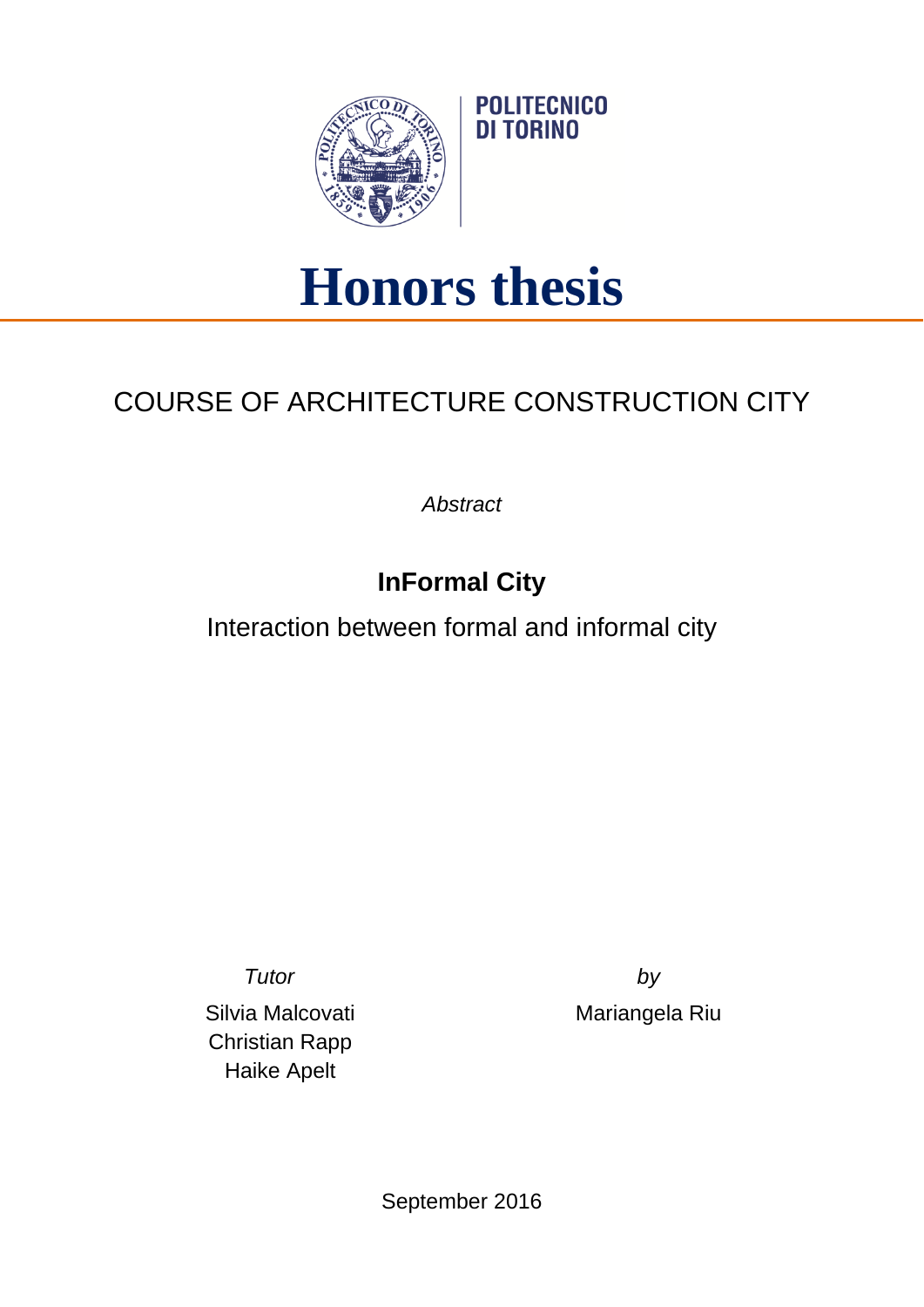

This work originates from the necessity to establish a set of tools useful for the urban and architectural planning in order to find an interaction between formal and informal city. In the architectural speech, the informal city means the part of the self-built city, which finds spontaneous solutions, the city of the precarious housing, the lack of infrastructure and environmental degradation. It is the only solution to the housing crisis when the private market is inaccessible and community facilities are not enough.

The formal city, on the other hand, is planned, organized, ruled and legitimate. It normally consists of inflexible plan designed by urbanists and architects.

Usually between formal and informal city, there are clear differences in terms of spatial, social and economic characteristics. That is why I find it interesting to investigate the interaction between these two situations.

Nowadays, urban population and spontaneous settlements are constantly increasing and the idea to stop this phenomenon is not realistic anymore. Today, if out of three billion people living in cities, one billion are below the poverty line. Having said that, in 2030, out of five billion people living in cities, two billion will be below the poverty line.

In the history of urban cities, the migration flows have always been frequent and the destination of immigrants, most of the time, is an urban centre, a place from which they can draw wealth. In the 19<sup>th</sup> century cities, the most common practice was to relocate poor people from the city centre to the outskirts where the factories were located. The result is that the cities of  $20<sup>th</sup>$  century are characterized by a clear division, not just social but also spatial, between rich and poor people.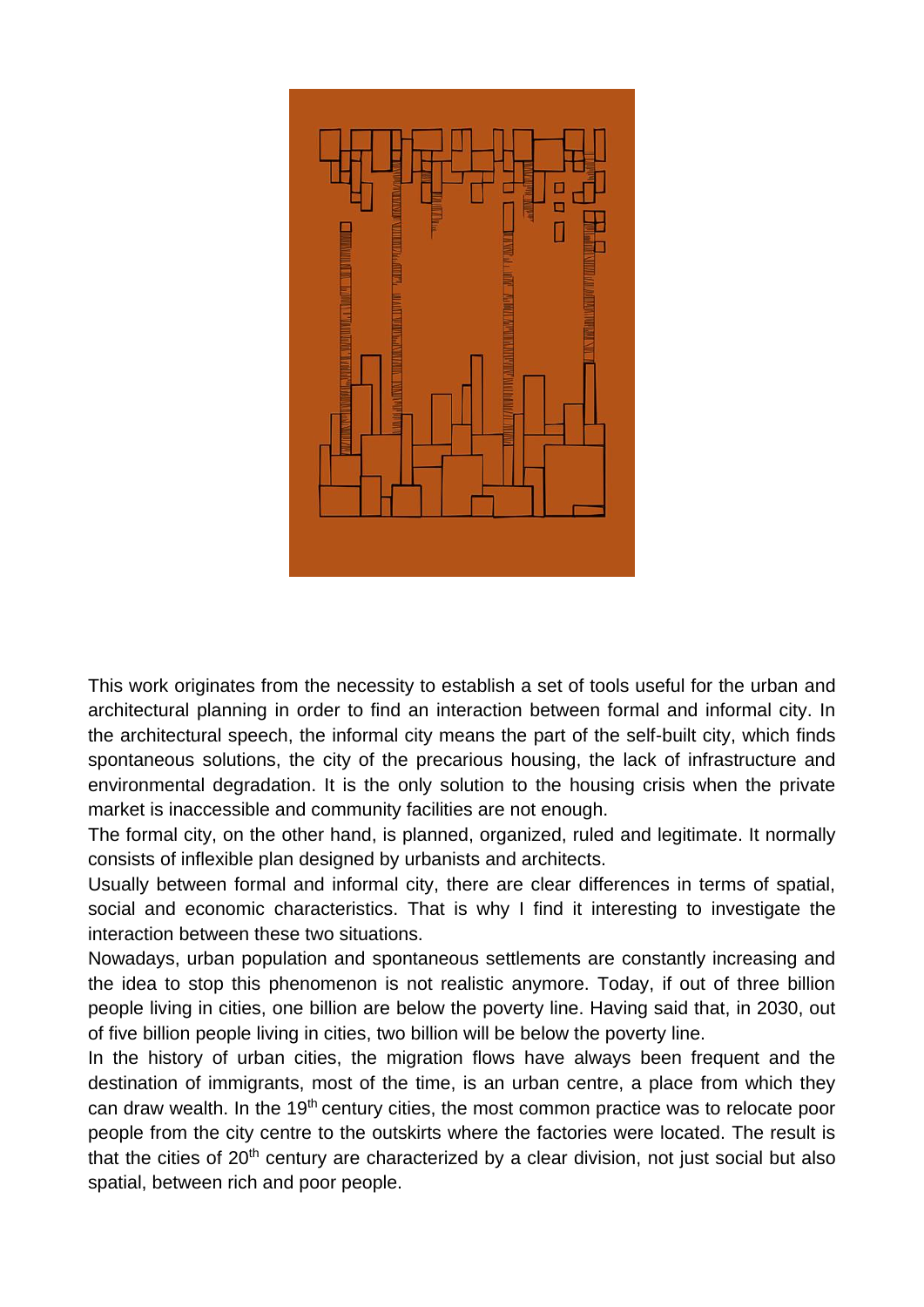Not only the great South American or Asian cities are an example, but also the city of Rome, which is famous for its majestic monuments but has a dark side in the public eye.

Nowadays, Rome is occupied by informal settlements in those places considered no man's land, hidden and deprived of services, such us the banks of the Tiber, under viaducts and bridges and along aqueducts. This is the consequence of policies of exclusion, that emerge even in the field of urban planning and architecture.

That is why the urban planning and architecture has great responsibility for the worsening of inequalities and for the future welfare of the cities of 21st century.

Based on this, my proposal has the objective to meet the demand for spatial and social integration of these populations without losing their spatial, social and cultural values. Therefore, I consider the codification of this spontaneous settlement essential in order to identify the tools that are important for their integration in the formal and traditional city.

The analysis process of the informal settlement, enriched by a direct experience, has been the starting point for the formulation of a planning strategy that has the goal of breaking down the barriers between formal and informal city.

The strategy is extended from the scale of the city to the scale of individual living unit, in a process whose key words are transformation, connection and duplication.

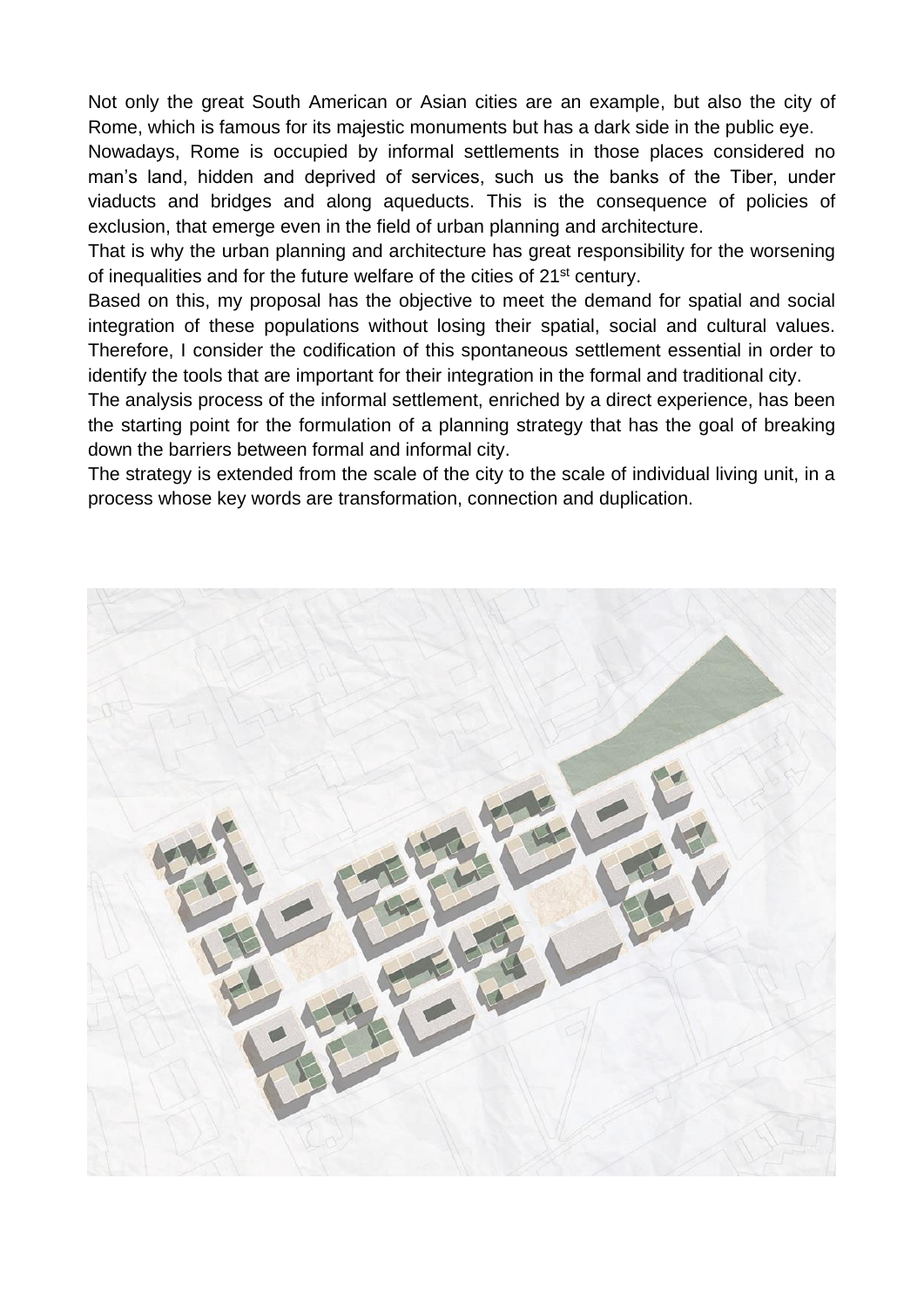This work wants to find a middle point between the planning at the top, on a large scale, and the bottom-up participation, on a small scale. With these preconditions, I do not consider this work as a finished project. It is a method with the objective of managing the evolution of the city through guidelines in an urban scale and, simultaneously, taking into consideration the temporary nature that characterizes the modern society.

The user's inclusion in the process of construction of their homes not only allows to cut costs, but also it gives to the house a greater sense of intimacy without excluding nature, the city and the people who live there.